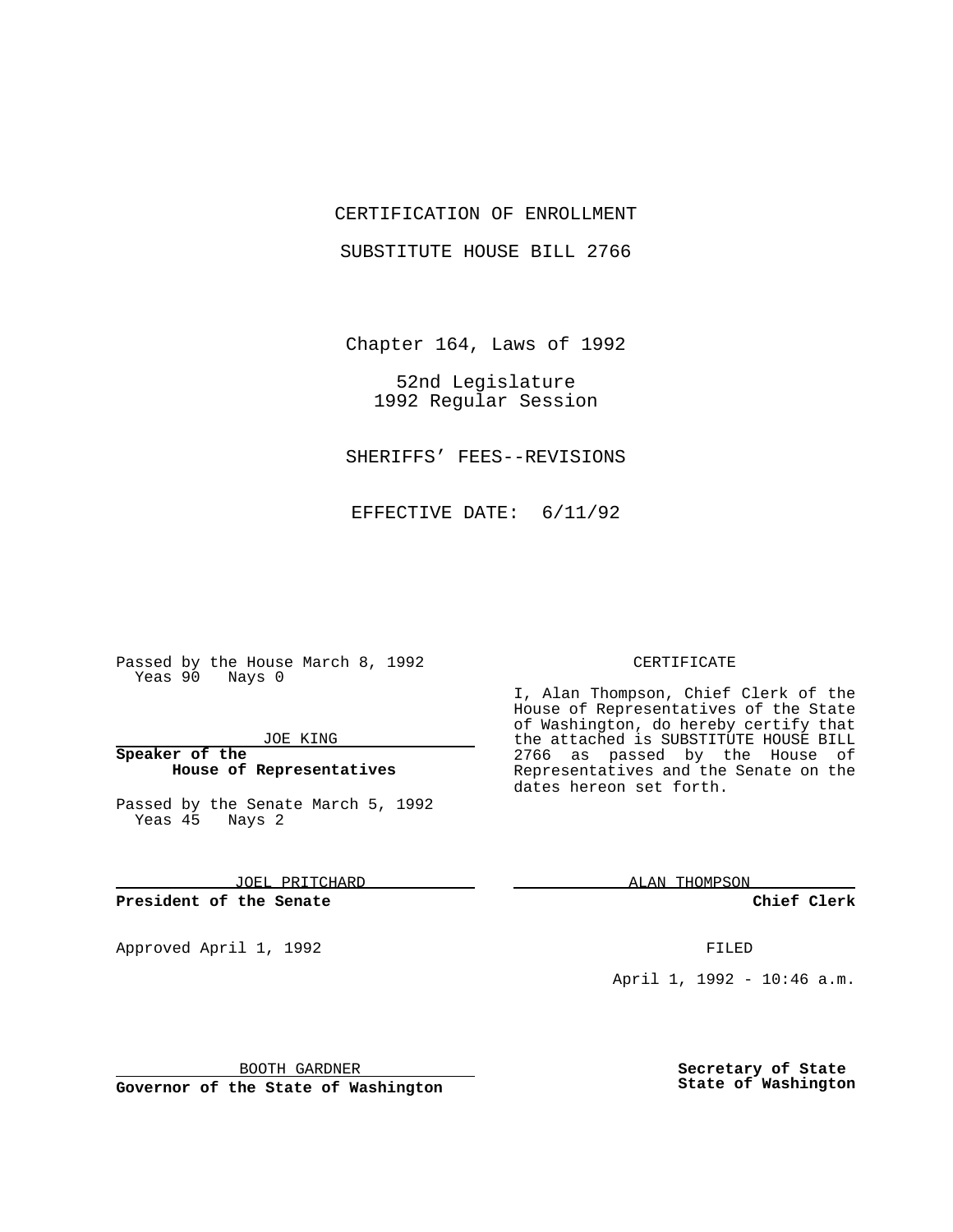## **SUBSTITUTE HOUSE BILL 2766** \_\_\_\_\_\_\_\_\_\_\_\_\_\_\_\_\_\_\_\_\_\_\_\_\_\_\_\_\_\_\_\_\_\_\_\_\_\_\_\_\_\_\_\_\_\_\_

\_\_\_\_\_\_\_\_\_\_\_\_\_\_\_\_\_\_\_\_\_\_\_\_\_\_\_\_\_\_\_\_\_\_\_\_\_\_\_\_\_\_\_\_\_\_\_

## AS AMENDED BY THE SENATE

Passed Legislature - 1992 Regular Session

**State of Washington 52nd Legislature 1992 Regular Session**

**By** House Committee on Local Government (originally sponsored by Representatives Rayburn, Nealey, Riley, Edmondson, Paris and Basich)

Read first time 02/07/92.

1 AN ACT Relating to sheriffs' fees and costs; and amending RCW 2 36.18.040.

3 BE IT ENACTED BY THE LEGISLATURE OF THE STATE OF WASHINGTON:

4 **Sec. 1.** RCW 36.18.040 and 1981 c 194 s 1 are each amended to read 5 as follows:

6 (1) Sheriffs shall collect the following fees for their official 7 services:

8 (a) For service of each summons and complaint, notice and 9 complaint, summons and petition, and notice of small claim on ((each 10 <del>defendant, besides mileage, six dollars</del>)) <u>one defendant at any</u> 11 location, ten dollars, and on two or more defendants at the same 12 residence, twelve dollars, besides mileage;

13 (b) For making a return, besides mileage actually traveled, 14 ((five)) seven dollars;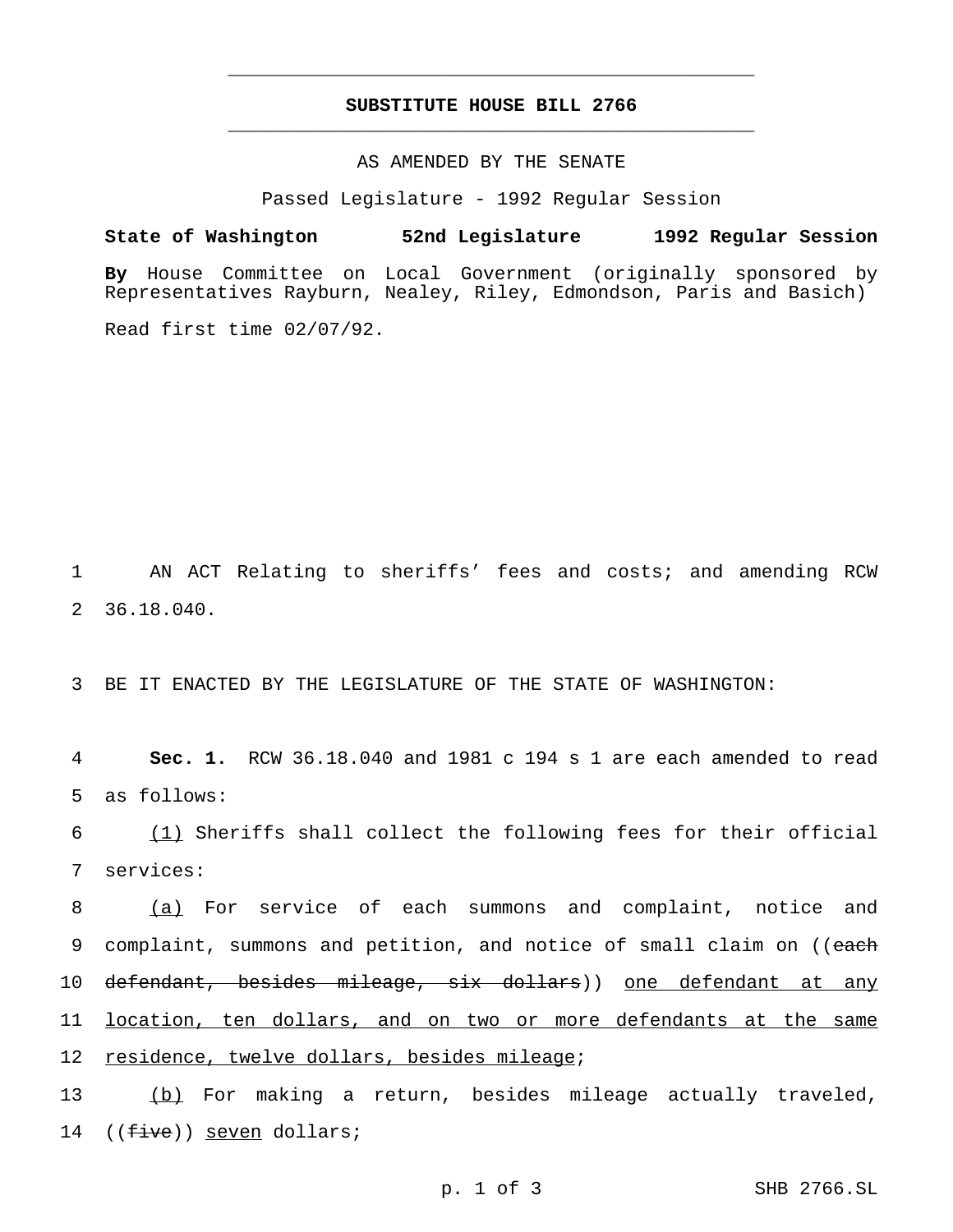1 (c) For levying each writ of attachment or writ of execution upon 2 real or personal property, besides mileage, ((<del>fifteen</del>)) thirty dollars 3 per hour;

4 (d) For filing copy of writ of attachment or writ of execution with 5 auditor, ((five)) ten dollars plus auditor's filing fee;

6 (e) For serving writ of possession or restitution without aid of 7 the county, besides mileage, ((fifteen)) twenty-five dollars;

8 (f) For serving writ of possession or restitution with aid of the 9 county, besides mileage, ((twenty-five)) forty dollars plus ((fifteen)) 10 thirty dollars for each hour after one hour;

11 ((F<del>or summoning each juror, besides mileage, five dollars;</del>))

12 (g) For serving an arrest warrant in any action or proceeding, 13 besides mileage, ((fifteen)) thirty dollars;

14 (h) For executing any other writ or process in a civil action or 15 proceeding, besides mileage, ((fifteen)) thirty dollars per hour;

16 (i) For each mile actually and necessarily traveled ((by him)) in 17 going to or returning from any place of service, or attempted service, 18 ((twenty-five)) thirty-five cents;

19 (j) For making a deed to lands sold upon execution or order of sale 20 or other decree of court, to be paid by the purchaser, ((twenty)) 21 thirty dollars;

22 (k) For making copies of papers when sufficient copies are not 23 furnished, one dollar for first page and fifty cents per each 24 additional page;

25  $(1)$  For the service of any other document and supporting papers for 26 which no other fee is provided for herein, ((six)) twelve dollars;

27 (m) For posting a notice of sale, or postponement, ((<del>five</del>)) ten 28 dollars besides mileage;

29 (n) For certificate or bill of sale of property, or certificate of 30 redemption, ((twenty)) thirty dollars;

SHB 2766.SL p. 2 of 3